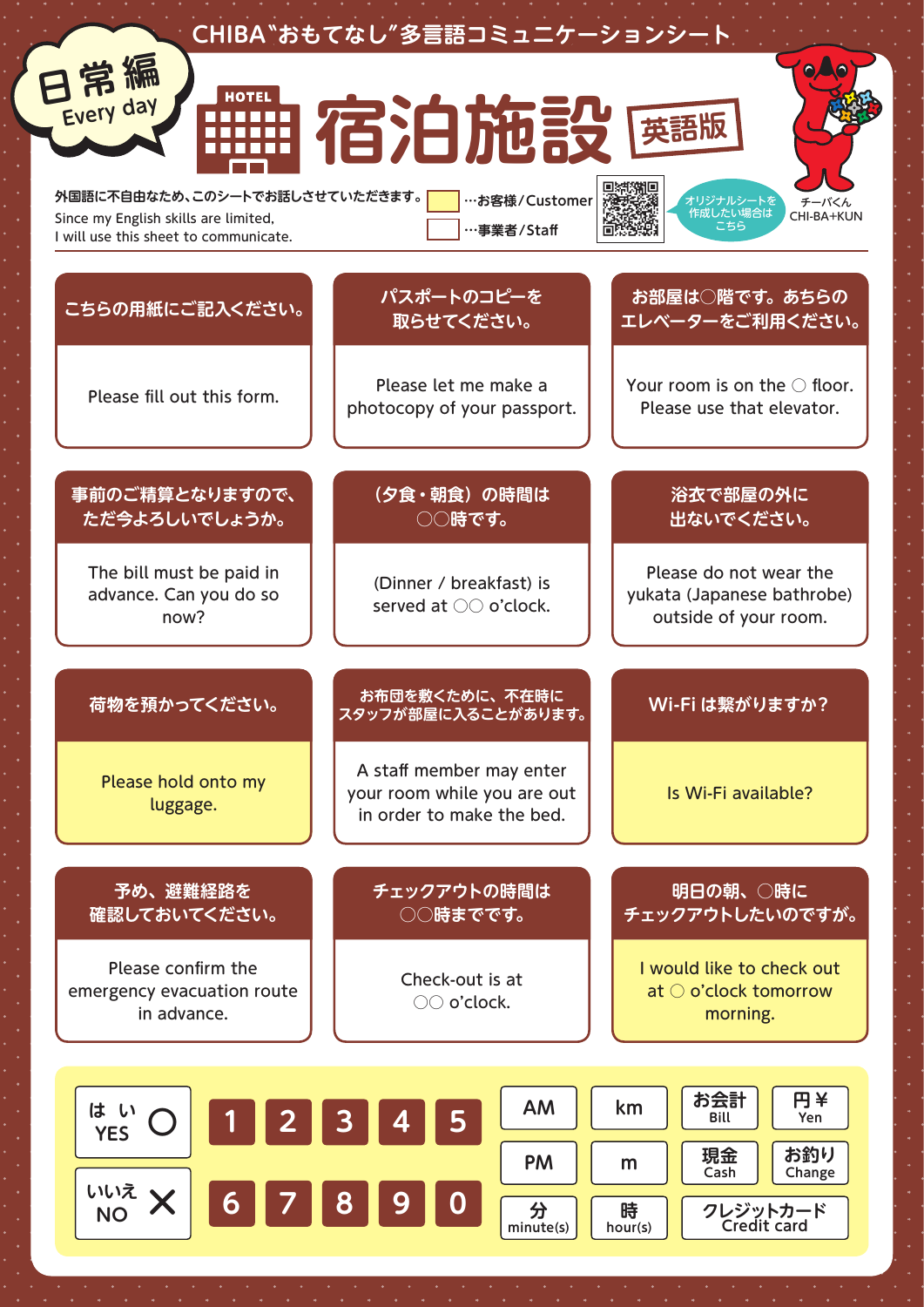| 明日の朝、○時に<br>モーニングコールを<br>お願いしたいのですが。                                                 | ルームサービスはありますか。                                         | ○○はどこにありますか?                                                                     |
|--------------------------------------------------------------------------------------|--------------------------------------------------------|----------------------------------------------------------------------------------|
| I would like to receive a<br>wake-up call at $\bigcirc$ o'clock<br>tomorrow morning. | Is room service available?                             | Where is the $\bigcirc$ ?                                                        |
| ○○を貸してください。                                                                          | クリーニングを出したいのですが。                                       | 不明な点がございましたら、<br>いつでもフロントに<br>お越しください。                                           |
| I would like to borrow a OO.                                                         | I would like to drop off<br>laundry for cleaning.      | Please feel free to ask the<br>front desk at any time if you<br>have a question. |
| おすすめの (観光地・食事処)<br>はありますか?                                                           | チェックアウトで<br>よろしいでしょうか。                                 | 鍵をお返しいただけますか?                                                                    |
| Is there a (tourist attraction<br>/ restaurant) that you<br>recommend?               | Are you checking out?                                  | Could you please return the<br>key?                                              |
| クレジットカードは使えますか?                                                                      | 海外発行のカードは、<br>使用できない場合もあります。                           | サイン・暗証番号を<br>お願いします。                                                             |
| Can I use a credit card?                                                             | Some credit cards issued<br>overseas are not accepted. | Please sign / input your PIN.                                                    |
| 領収書は必要ですか?                                                                           | タクシーを呼んでください。                                          | お忘れ物はございませんか?                                                                    |
| Do you need a receipt?                                                               | Please call a taxi.                                    | Are you forgetting anything?                                                     |
| 4<br>$\mathbf{2}$<br>3                                                               | 8<br>9<br>6                                            | 千葉県の<br>観光情報はこちら<br>10 11 12<br>Tourism information<br>for Chiba Prefecture      |

 **30 0 30 0 30 0 30 0 30 0 30 0 30 0 30 0 30 0 30 0 30 0 30 0**

can be found here.



ىمىسا **AM**

**PM**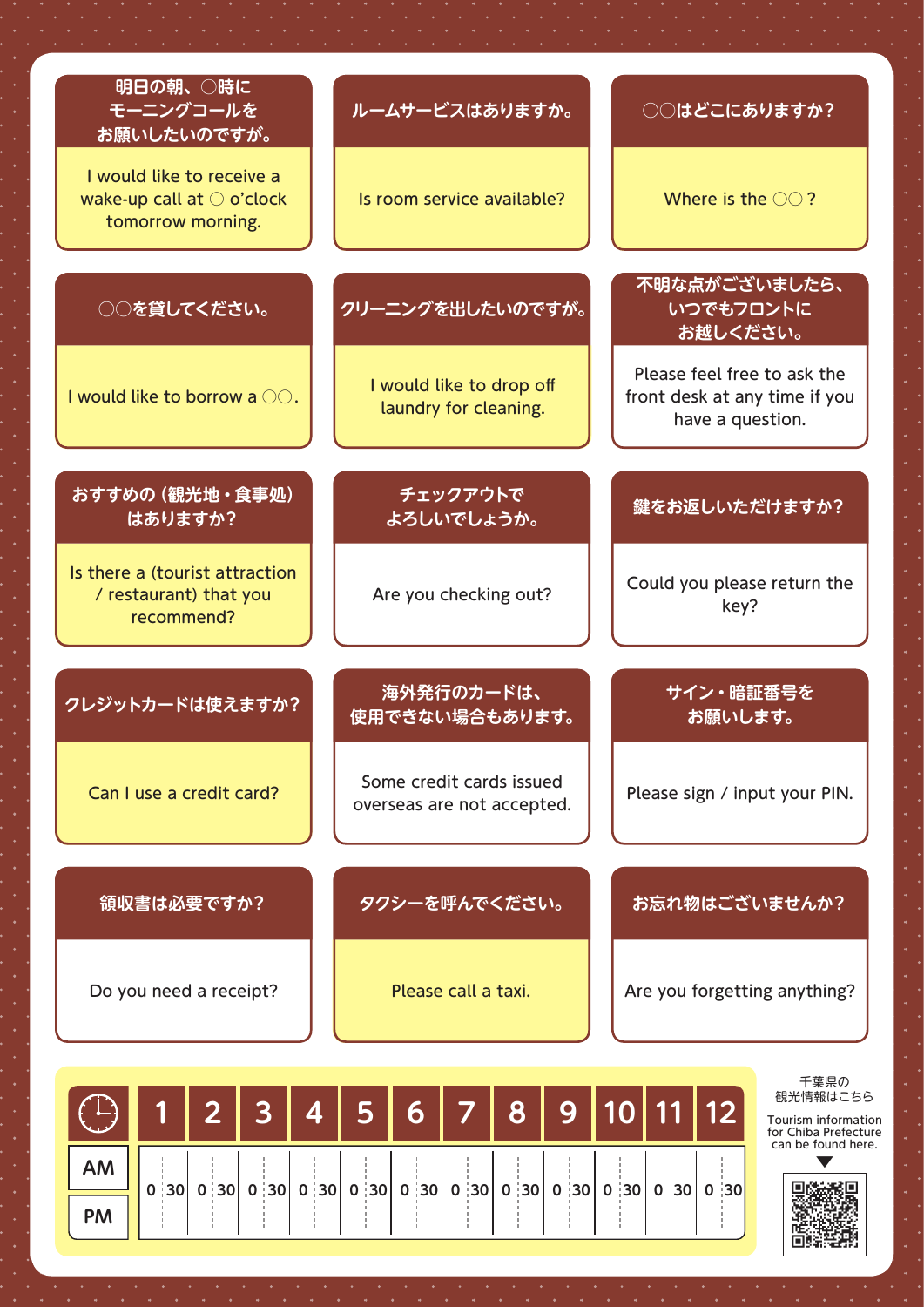